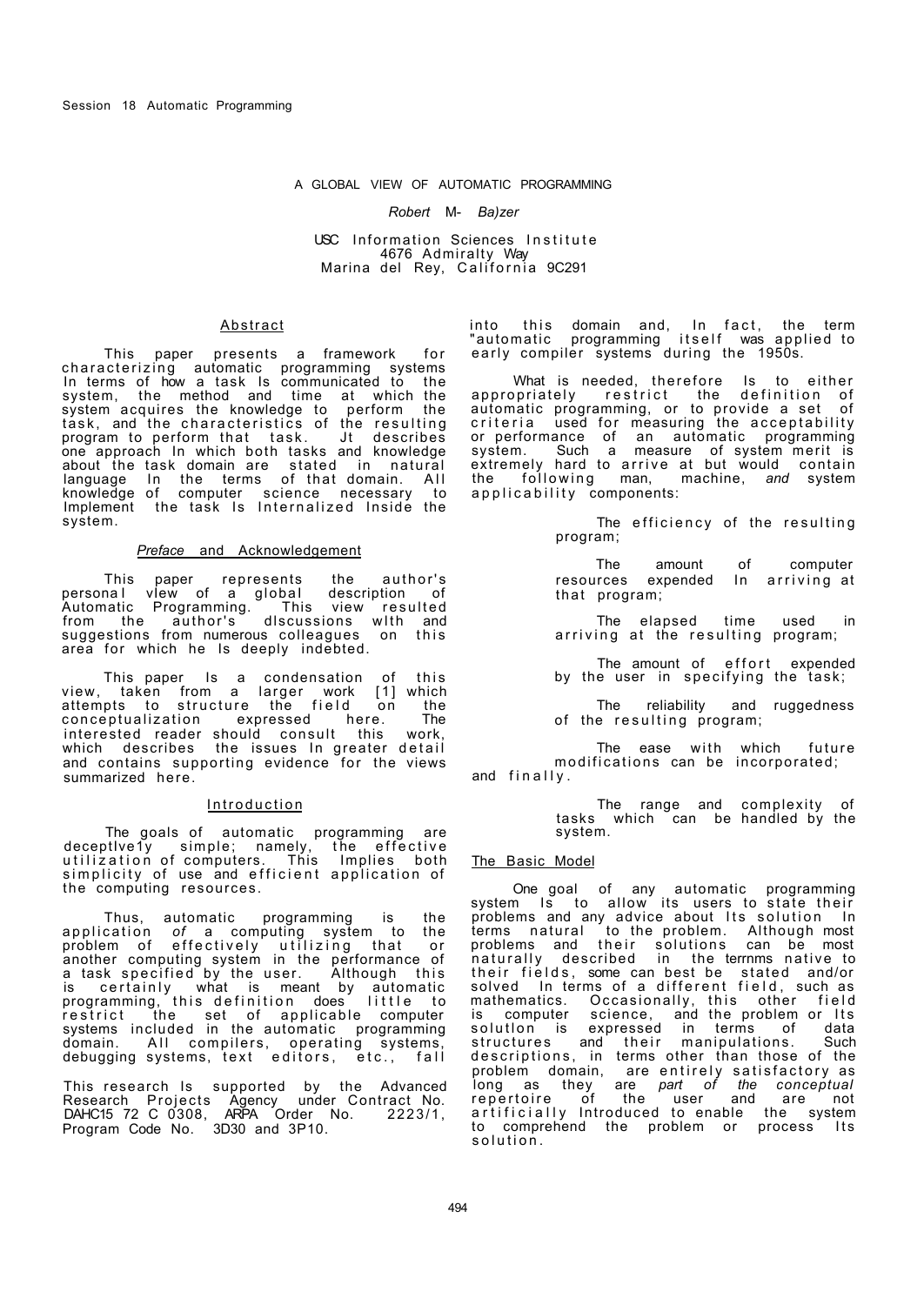We therefore treat both the native terms of *a* Held and the terms of other fields which users have found useful to describe and conceptualize problems and solutions in that fiel d *as* the problem domain terms of that field. With this definition, we conjecture that the solution of every computable problem can be represented entirely In problem domain terms as a sequence, which may involve loops and conditionals, of actions in that domain which affect a data base of relationships between the entities of the domain. Included either as part *of the* data base or as a separate part of the model. Is the history of the model (I.e. , the sequence of actions applied to the model). This logically completes the model and enables questions or actions involving historical Information to be handled. In a strong sense, such a solution Is a direct simulation of the-domain. The system models at each step what would occur In the domain.

The important part of the above conjecture Is that any computable problem can be solved, and hence described, In problem domain terms. This enables us to divide the solution into two parts, an external and an Internal part. The external part Is the problem specification given by the user In completely domaln specific terms. The requirements for such users is no longer a comprehensive knowledge of computers, but rather the ability to completely characterize the relevant relationships between entities of the problem domain and the actions in that domain. In addition, such users should have a rough awar eness of the problem solvin g capability of the system so that-they-can provide additional help where needed In the form of more appropriate macro-actions, recommendations about the use of certain act lons, and/or Imperative sequences which will solve part or all of the problem In problem related terms.

The Internal part Is first concerned with *finding* a solution In problem related terms. if this has not already been provided by the user. Second, this part Is-concerned with finding efficient solutions given the available computing resources. Such optimizations occur at two levels beyond what is normally considered optimization. First, at the problem level, recognition that certain entities *and/or* relation ships *are i*rrelevant enables their removal from the model. Second, since only part of the state of the modelled domain Is required, and only *at certain* points in the solutIon process, rather than simulating the model completely at each step, the system can employ alternative representations which require less maintenance and which either directly mirror the required part of the domain state or allow such parts to be computationally inferred. Such representations may also enable *more direct*  solution of the problem. It Is these optimizations which form the main distinction between the code generation part of an Automatic Programming system and current state of the art compilers .

Thus, our definition of an Automatic Programming system Is *one* which accepts a

problem in terms of a model of the domain, which obtains a solution for the problem in terms of this model, and produces an efficient computer implementation of this solution in the form of a program.

## System Reguirements

There are seven facilities to be provided by, or criteria to be satisfied by future Automatic Programming Systems. The first is an interactive system Interaction-between the system and the user Is required so that the specification can be given incrementally and any errors or discrepancies that arise in or from such specification can be handled as they occur.

Along with this Interactiveness the system should be very forgiving . It should allow great flexibility in the way and time at which information is specified . It should also be forgiving by allowing the user to change or retract previous communications with the system.

The second criteria is the amount of non-proceduralness used In the specification of the task to be performed. As far as possible the system should be told what to do rather than how to do it. There is a continuum between the statement of a problem as the transformation from an Initial state to a goal state, and the specification of how to perform such a transformation. Most of computer languge development can be viewed as a movement from specifying HOW to do something towards a statement of WHAT is desired. The level of non-proceduralness achievable within an Automatic Programming Sytem is directly related to the system's capability of turning goals Into actions and this Is dependent upon fts knowledge of how to acleve certain results in the problem domain. The ability of the system to achieve results in the problem domain Is used as the main distinction between non-procedural and procedural languages. Thus, problems must be stated in a language appropriate for that domain, I.e., one that can express the structure and interrelationships of the entitles within that domain, and one that users are familiar with for discussing and describing tasks and problems within that domain. Only with such a language can the system know how to achieve the desired results rather than being directly told how to produce the desired result. Some actions can, however, best be described In terms *of* bow to accomplish them rather than by the resulting state. Such procedural descriptions are quite acceptable as long as they are specified entirely in problem *domain* terms rather than implementatlon computer terms.

In addition to problem oriented specifications, the amount of Information that must be specified for the system to correctly<br>process the problem must be reduced. This can process the problem must be reduced. best be done by removing details from the specification and allowing the system to fill them in. As with non-proceduralness there Is a continuum here, but the level that is desi red is one which omits from the specification all references to entities not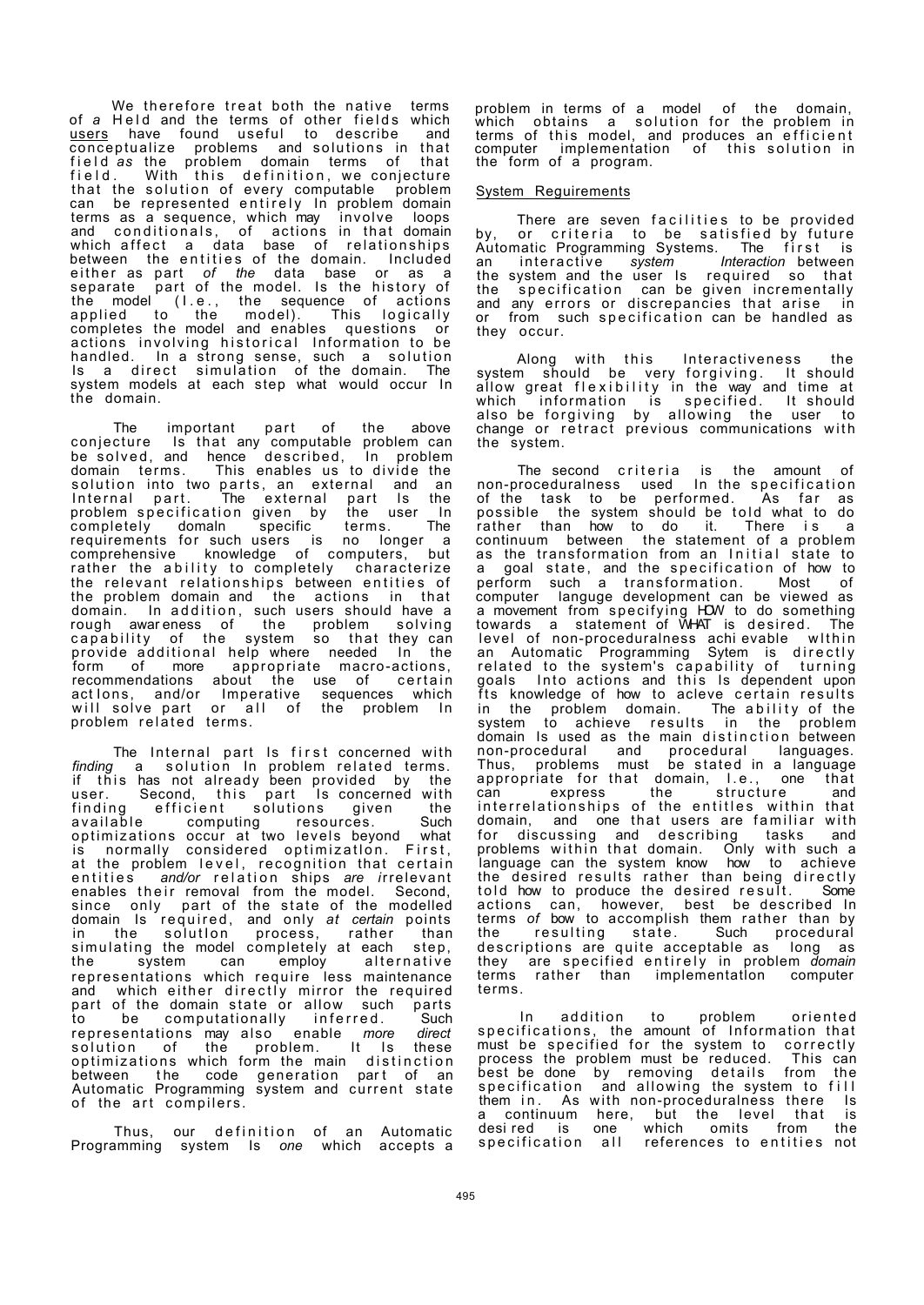contained within the problem domain (and which are not necessary for transferring knowledge between users of the field). Specifically, artificial references to the data-structures of computer science (e.g.,lists, rings, arrays, symbol tables, and the like), that have been Invented as a means of specifying "how" rather than "what" to do must be avoided.

Next, a mechanism Is required for the modification of specifications that have been previously entered either because they don't work, or because the environment In which they are operating has changed, or because dffferent behavior Is desired. Such specifications should be given In terms of changes in deslred results, and, entirely within the language of the problem domain Itself .

Once a problem has been specified, a mechanism Is needed for Insuring that the system produced Is the one desired . This Is especially critical since the system will be greatiy augmenting the specifications. Discrepancies between the desired system and the one produced can arise from an Inadequate knowledge *of* the system about the domain, from a mis-statement by the user, or from a misinterpretation of something that was specified. Whatever the cause. It Is Important that the user can see the produced<br>system In operation In his own terms. I.e., In system In operation In his own terms. I.e. , In the language of the problem domain Itself, so that he can check the expected behavior against the behavior produced. In addition, the system should be able to generate test Input data *so* that a wide range *of* behavior of the task specified can be observed by the user. If a discrepancy Is found, the user additionally requires capabilities to locate and Isolate the source of the discrepancy, and then, to modify it to obtain the desired result .

After a correct program has been produced, a mechanism Is needed for transforming It Into an efficient one. Such efficiency will rest on two kinds of informatlon. First, knowledge about the problem domain which enables alternative ways of performing the same task to be evaluated. Secondly, Information about efficient ways to utilize computers so that a total cost can be assigned to each of the different ways of solving the problem In domain terms. implied, but not stated In the above, Is that Automatic Programming systems don"t just automate programming. They also provide facilitie s which help the user move from an understanding of a task to be accomplished to a finished running system which performs that task. An Automatic Programming system Is a system which aids the user In all the steps from problem definition and design to final completed running programs.

To meet all the above criteria automatic programming systems require detailed Knowledge about the problem domain. The requirement for this knowledge li mits the , system's applicability to other areas, and hence, one measure of such systems Is the range of problem domains which they can adequately handle and their method of obtaining this knowledge.

# The Four Phases: An Overvlew

Automatic Programming begins with the application of problem solving to problem statements rather than problem solutions; I.e., with the attempt by a computer system to obtain an understanding of the task being specified. Once the task has been understood. If it is not in process form. It must be transformed into one. This Is the traditional area of Artificial Intelligence and human program design. It must be verified that the resulting process model Is the one desired by the user and that It Is adequate for the user's problem. If not, It must be modified and transformed by the above steps and reverified. It must then be made Into an efficiently running program. This involves the automation of the ad hoc knowledge of computer science.

A complete Automatic Programming system thus consists of four major phases- Problem Acquisition, Process Transformation, Model Verification, and Automatic Coding. Problem Acquisition Is the process by which the system obtains (1) a description of the problem to be solved or task to be performed In a form processable by the system, and (2) the knowledge needed to solve the problem. The result of this phase Is a well formed problem and knowledge base which can be manipulated by the system and transformed Into a high level process for solving the problem during the second phase. The third phase Is used to verify that this process is the one desired and that it is adequate for the problem solution. The fourth phase, Automatic Coding, fills In the necessary details, optimizes the process, and produces the actual code to solve the problem.

## The Automatic Programming Model

One of the most striking and deep rooted features *of* the Automatic Programming model presented here Is the Interface It creates between a high level external specification of a problem which omits data structures which are not part of the domain and the internal implementation of that specificaton In an efftclent representation.

This choice of a basic Interface has predicated large parts of the entire model. Through this *choice* as the basic Interface within the Automatic Programming model four Important gains are expected.

First, the complete mode] conjecture states that such a division Is feasible for stating and solving domain dependent problems.

Second, since the choice of a data representatton and the mat ntenance of is consistency occupy such a large portion of current programs, the size and complexity of spect fications without such representations should be drastically reduced over those which retain these representations.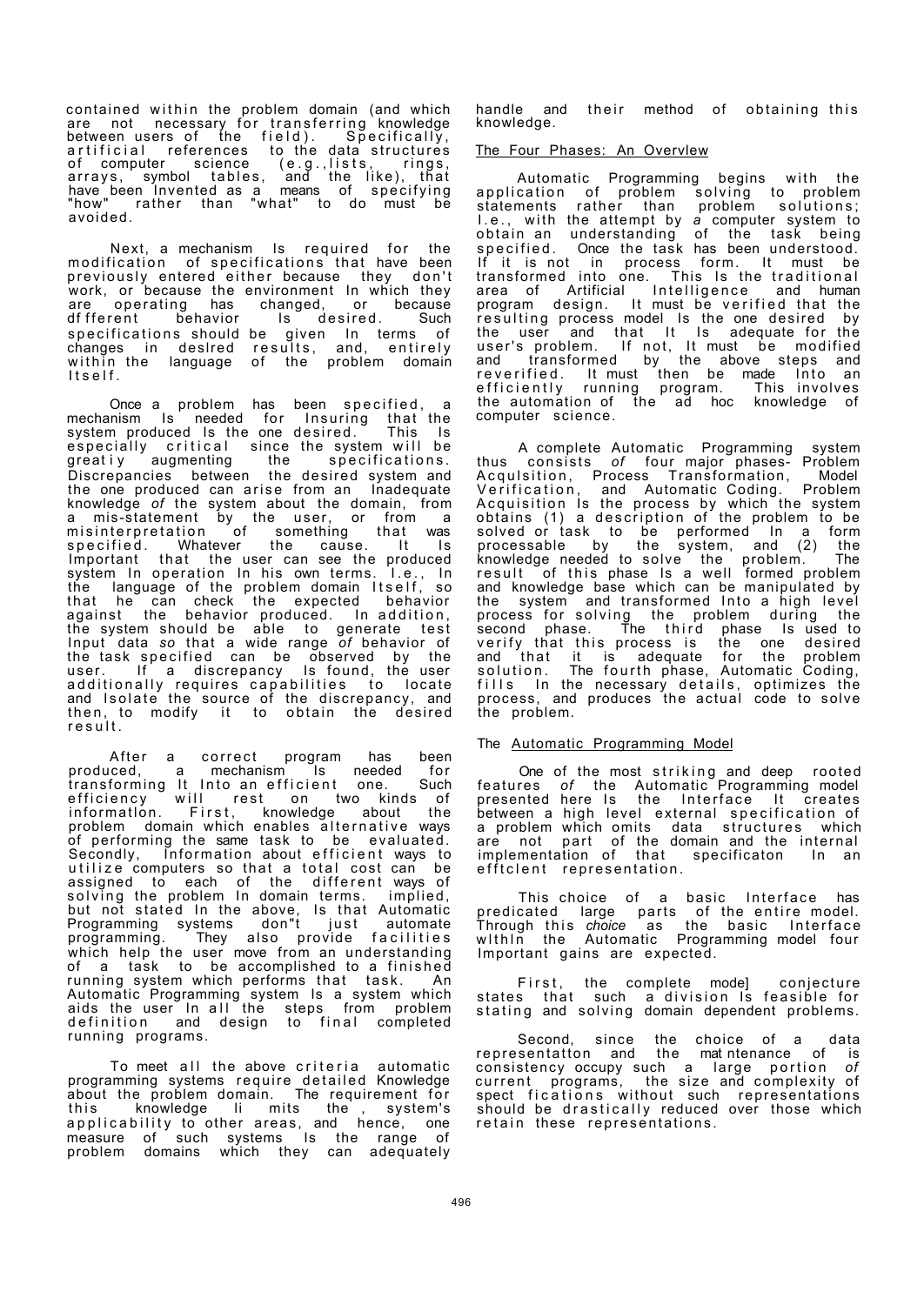Third, since so much detail has been removed from the specification It Is easier for. the system to understand what the task Is rather than getting lost In-the-details-of what is going on.

Finally, since the problem has not been overspecified with a particular choice of representation so that the problem was expressible, the system Is now free to choose a representation that will efficiently solve the problem at hand. The system has been given Increased flexibility in Its choice and may well outperform humans In correctly making representation choices; not because the system Is more Intelligent than the user, but because it can cycle through more possibilities and bring to bear a greater level of effort In such optimizations than any user Is willing or able to Invest In such issues.

#### Problem Acquisitlon

The Problem Acquisition phase Is concerned with obtaining an understanding of the users problem and the domain In which It exists so that the Process Transformation phase can attempt to find a sequence of transformations or operations in that domain which will obtain the solution required by the user. Thus, the Problem Acquisition phase is<br>concerned with building a model of the users concerned with building a model of the users domain which represents the i nteractions between the entities of that domain and the effect on those entities by the allowed transformations or operations applicable within the domain. It is our primary contention that only through the development of such a model of the user's domain can the Automatic Programming system have any degree of generality In the domains for which It Is applicable .

Currently, a]1 such models of user domains have been coded into a system. It Is proposed here that such models can be specified to the system by Its users and that through these models the system can acquire the knowledge necessary to solve problems within these domains and to understand what Is required for such a solution . The two main Issues, then, are what constitutes an adequate and appropriate model and how Is such a model specified or communicated to the system.

There are basically two types of models,analogical and fregean. Analogical models bear a strong resemblence to the structure of the object being described, such as the floor plan for a room, or the diagram model used, by Gerlernter In his geometry proving program.

Fregean systems, on the other hand, are linguistic or relation based, l,n which expressions are built up on the relation between functions and arguments to those functions .

Since one of the basic goals of the Automatic Programming system is the generality of problem domains that It Is willing and capable of handling, the fregean model approach has been chosen.

We can now define the adequacy and appropriateness of the models for an Automatic Programming system. A fregean model i s adequate If it contains a complete enough description of the relations between the entitles in the problem domain that a sequence of operations or transformations on this model can be built to solve the problem posed by the user. This Is what was referred to as the complete model In the Basic Model Section. Thus, the adequacy of a model Is dependent upon the use of that model to solve the problem. Operationall, this requires that the Automatic Programming system is capable of finding the complete set of applicable transformations on the model and can calculate the consequences of each of these actions. The appropriateness of the model is a measure of how well suited the available transformations are to solving the problem at hand, I.e., an adequate model can be made more approprlate by adding to It non-primitlve transformations made up of a sequence of primitive ones, which are-suitable-building blocks for the problem being posed. The model rr,dy also be made more appropriate by includin g recommendations about the suitablliy of alternative strategies for sequences of model transformations .

Users can significantly reduce the<br>well-known problem of building a powerful well-known problem of building a powerful general purpose problem solver by tailorIn g the specified model to make It *more* appropriate for the problem at hand.

The state of the art In natural language<br>Codesiate for the understanding appears adequate for the description of problems and of models and beyond our ability to utilize the information thus obtained, and hence, should not be a bottleneck in an Automatic Programming system. Evidence for this viewpoint comes from the work of Woods in the Moonrocks Program, from Winograd in the blocks Description Program, and from Martin Kay in the Mind System. Each of these systems represents an alternative linguistic technology and each Is capable of handling a wide range of linguistic forms within the domain of its competence.

The basic viewpoint, then, is to process the user's natural language communication with the understanding that It is meant to convey to the Automatic Programming system a model of his problem domain. Towards this end the<br>system can extract entitles and the extract entitles and the<br>between them from the relationships communication. It can further query the user as to the relationships between entitles which have not, as yet, been explicitly specified but which have been inferred by the previous communication. Such inferences by the system about the Incompleteness of the model require a sophisticated understanding not only of the communication but of the types of models used for problem domain specification . unfortunately, *our* sophistication In both these areas Is quite limited. In communication we need to be able to understand how Information Is ordered for presentation, how context Is established and utilized , how the capabilities of the recipient effects the communication, and how these capabilities are perceived by the speaker. In modelling we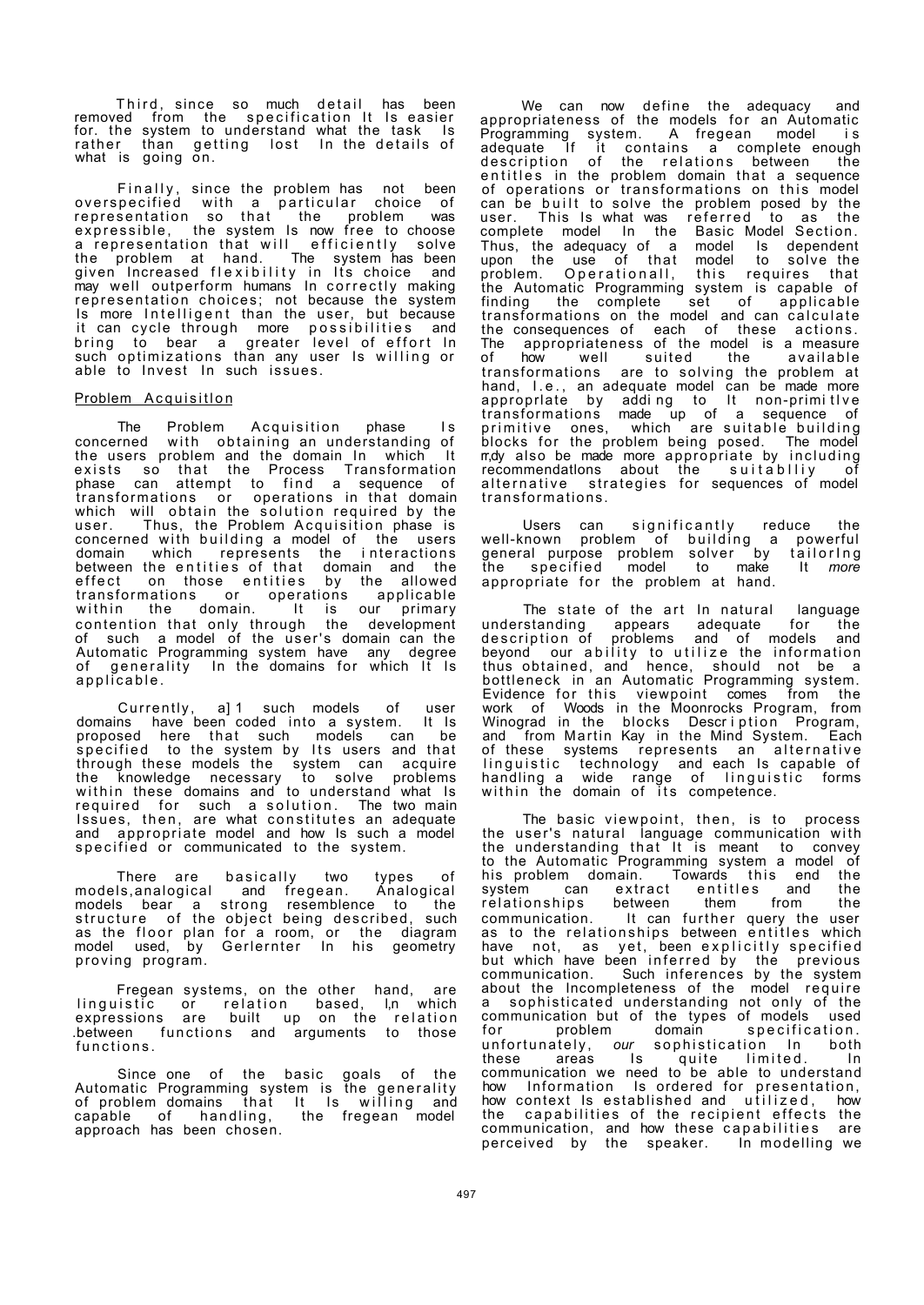need to have a space of possible models, an understanding of how the parts of a-model Interact, a means for recognizing incompleteness and inconsistencies In models, a means for obtaining all the allowed operations on the model, and the-means-for transforming the models with these operations.

# Process Transformation

Our contention Is that the main activity In programming Is not finding a solution but In finding a solution which drops out the Irrelevancles and which abstracts the necessary processing so that it can be efficiently implemented. It is recognized that this Is a strong contention, but In most programming problems It Is felt that a solution is known and the main concern is In finding a more efficient one. This Is not optimization In the normal sense of the term. The concern, rather. is with finding irrelevancies in the complete model and representational abstractions based on the required processing of that model. Once these logical representations have been found they must be efficiently Implemented.

The above contention. If true, greatly shifts the emphasls within the Process Transformation Phase from that of a general problem solver solving problems In a domain Independent way to modifying a solution so that it does not maintain any irrelevant portions of the complete model and which abstracts the relevant portions into a more effident representation for the processing required. Together with Problem Acquisition, the ability to find representational the ability to find representational<br>abstractions and transform complete model<br>solutions into ones which utilize these solutions into ones which utilize these<br>representations represent the matin representations technological deficiencies with obtaining an Automatic Programming system.

#### Model Verification

Although the Automatic Coding phase will produce only correct code. Program-Testing cannot disappear. This Is because the Problem Acquisition Phase and the Process Transformation Phase will undoubtedly employ a number of heuristies and may very well Incorrectly Interpret either the problem statement or the allowed transformations that can occur In the user's model. Because of this, the user must verify that the system created is the one that he desired.

The technology for this is at hand. It consists of today's methods wherein a test case is given to the system and its performance Is used to validate the model that it constructed. Additionally, the system can aid the process by generating test cases of its own which probe areas of which It Is uncertain and which could have led to either misunderstanding or incompleteness in the original model. One might also expect that program debugging would disappear, but for very similar reasons It too will remain under Automatic Programming. if there is a disparity between the user's model and the system's model, then the reason for this disparity must be obtained.

## Automatic Coding

Automatic Coding Is concerned with finding an effletent computer implementati on of the process description obtained from the proceeding phase. This description does not proceeding phase. This description does not<br>yet Include a choice of data representations, but does specify the major processing elements and sequences. It is intended that this phase will not need any domain specific knowledge except for input frequency and distribution information. The major logical representation and processing decisions have already been made by the Process Transformation phase.

Of all the phases in the Automatic Programming System, the Automatic Coding one is the one essential component of any Automatic Programming System. Without it the system cannot produce programs, and hence, though It may be useful It Is not an Automatic Programming System.

Most people are not truly creative when they reorganize sections of their program to increase efficiency . Rather than inventlng totally new representations, they-appear-to select one out of an III-defined set of such possible representations and to adapt and modify It to function In the current situation . This is probably the main challenge to the Automatic Coding phase, the ability not only to cycle through a set of alternative representations but to adapt and modify them to the existing situation. Such an ability would vastly increase the appl[cableness of a small set of alternative representations .

From such Automatic Coding studies, one would expect to see both a set of heuristics and a calculus, eventually, for data representation choices .

# **Summary and Conclusions**

The definition of automatic programming started with a goal, namely, reducing the effort required to get a task running on a computer. From this a framework was adopted in which the external characteristics of<br>Automatic Programming Systems could be Programming described in terms of:

- 1. The terms in which the problem is stated ;
- 2. The method and time at which the system acquires the knowledge of the problem domain;
- 3. The characteristi c of the resulting program.

The choices we made are;

- 1. problem statement In natural language in terms of the problem domain.
- 2. Knowledge about the domain acquired i nteractively in natural language in terms of the complete model of the problem domaln.